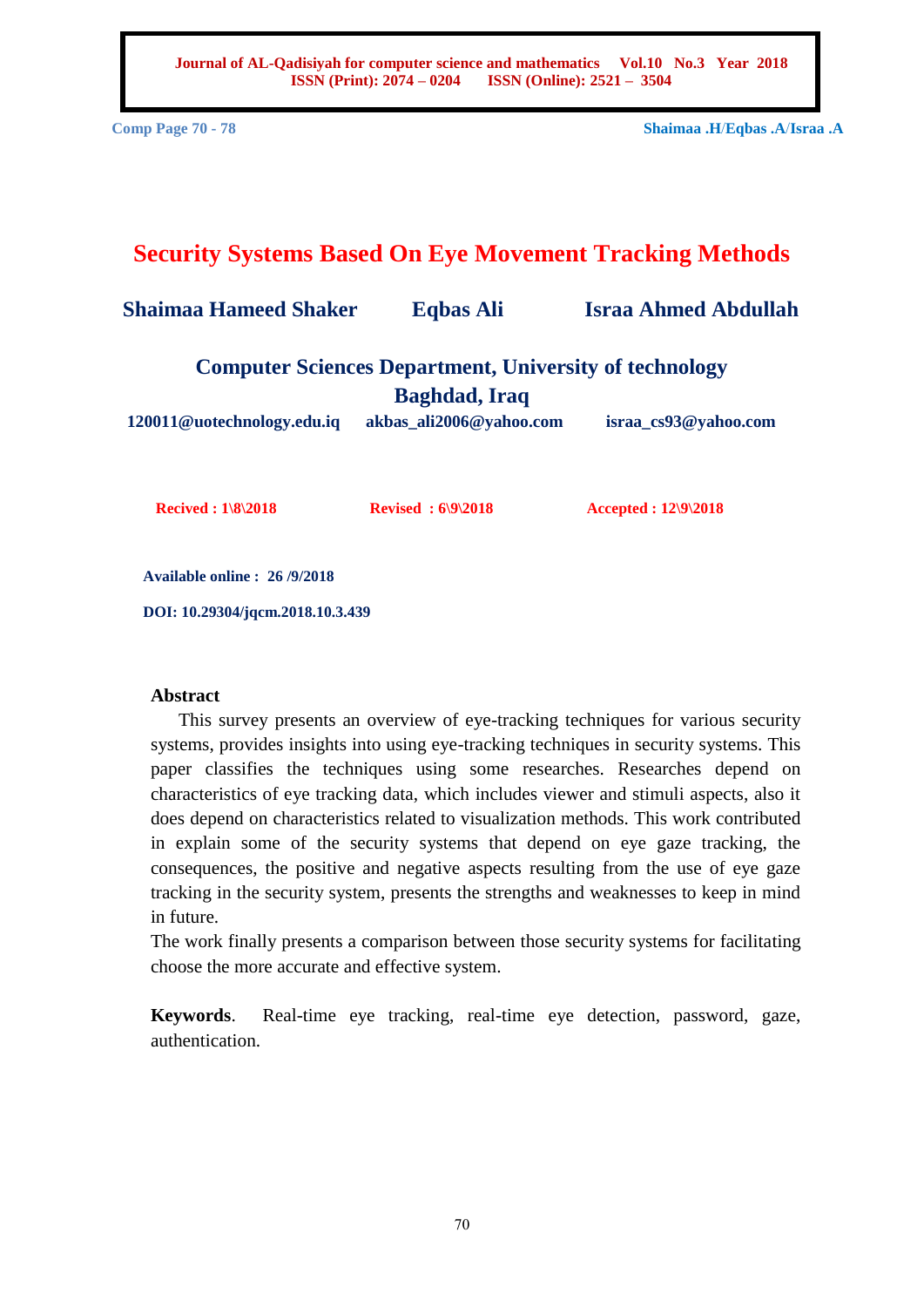#### **1. Introduction**

One of the security requirements for general terminal authentication systems is to be easy, fast and secure as people face authentication mechanisms every day and must authenticate themselves using conventional knowledge-based approaches like passwords. But these techniques are not safe because they are viewed by malicious observers who use surveillance techniques such as shoulder-surfing (observation user while typing the password through the keyboard) to capture user authentication data. Also there are security problems due to poor interactions between systems and users. As a result, the researchers proposed eye tracking systems, where users can enter the password by looking at the suitable symbols in the appropriate order and thus the user is invulnerable to shoulder surfing. Eye tracking is a natural interaction method and security systems based on eye movement tracking provide a promising solution to the system security and usability. The aim of this paper is to review techniques or solutions to dealing with eye movement tracking in security systems.

## **2. Related Work**

 $\bullet$ 

This paper has performed a study of existing security systems that based on eye movement tracking developed by different researchers according to their area of expert. In the following paragraphs are given several of the published researches related to the goals of this work.

 Alexander, Martin and Heinrich (2009) present "Eye-PassShapes Method", Eye-PassShapes extends and develops two authentication approaches via combining them, PassShapes and EyePIN. In PassShape the users must paint shapes (that consist of strokes) in a certain order, this method increase memorability but doesn't improve security in comparison with PIN or password entry. EyePIN is focused on security instead of usability.

The user's PIN is still the token of authentication, and the security is improved when the input method is changed. Rather than inserting numbers, an eye movement is performed by the the user representing the associated digits. Eye-PassShapes can be considered simpler to be detected than the exact location of the user's look and can work with cheap devices. [1].

- Alain, Sonia and Robert (2010) present "CGP enhancements", CGP which is an abbreviation for Cued Gaze-Points can be considered as a system of graphical pass-word defending from such attacks with the use of eye-gaze pass-word input, rather than mouse-clicks, but it requires certain approaches for improving the accuracy of gaze. This study presented two improvements: a nearest-neighbor gaze-point aggregation method and a one-point calibration prior to entering the pass-word. They reached the conclusion that those improvements made a significant enhancement to the precision of users' gaze and system efficiency [2].
- Justin, Kenrick and Bogdan (2011) present "EyeDent System", which is an improvement to the present authentication systems that depends on eye-tracking which requires pressing a trigger by the user when looking at any symbol. Rather than that, EyeDent, gaze points are being clustered in an automatic way for determining the character chosen by the user; this method is beneficial in allowing the user the authentication at their preferred pace, instead of a predetermined dwell time. In addition, not having visible trigger does not reveal the number of symbols in the pass-word [3].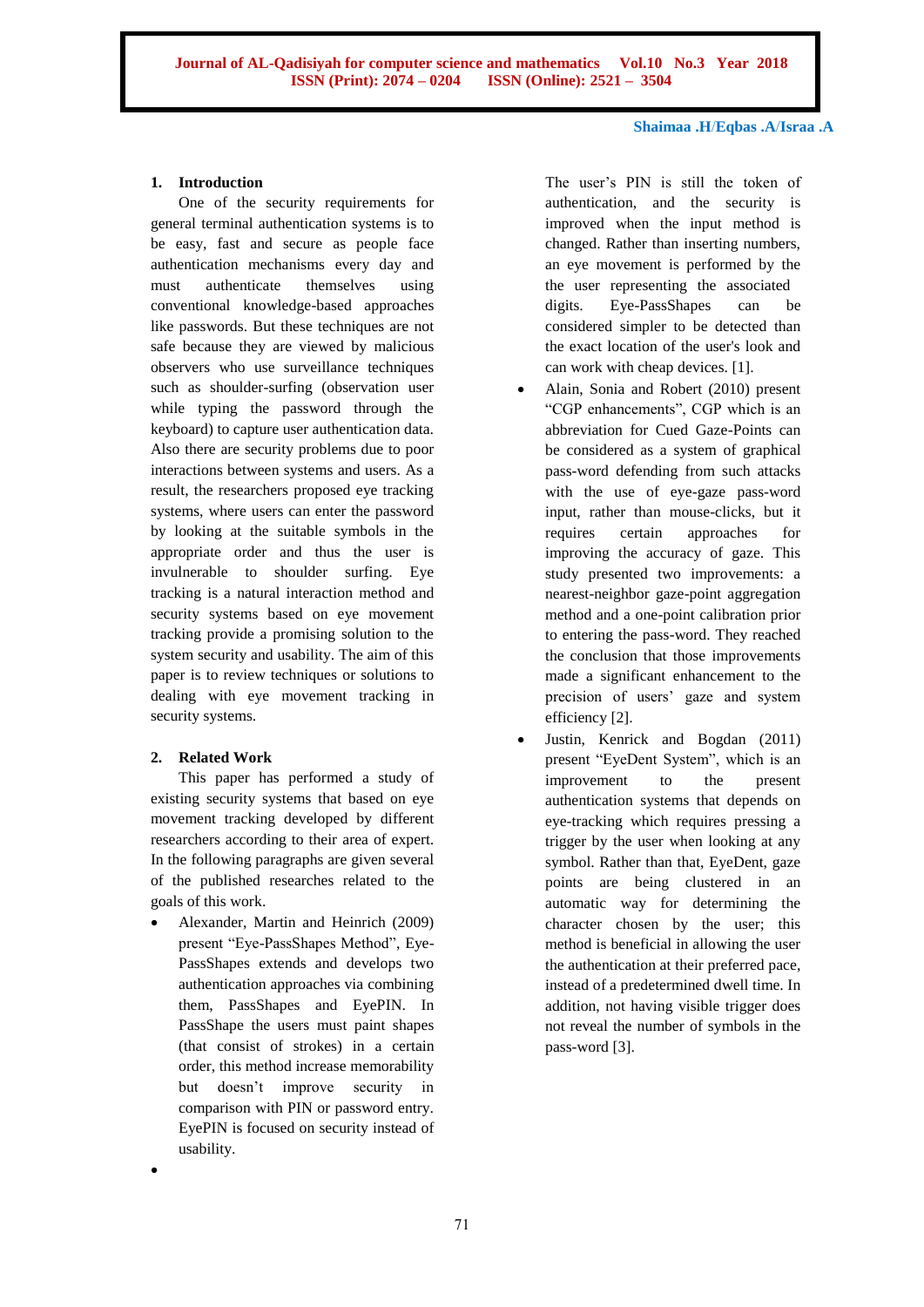- Andreas, Florian and Albrecht (2012) presented "a novel gaze-based authentication scheme", this scheme uses cued-recall graphical pass-word on all images. This approach uses a computation of visual attention for masking these image parts which will probably be focused on. They created a realistic threat-model concerned with the attacks which could happen in public places, like recording user's actions throughout the process of drawing money from an ATM [4].
- David Rozado (2013) present "the subjectspecific gaze estimation parameters" using this parameter which has been gathered throughout a calibration process to render impractical to another individual to input a password by gazing even in the case where the impostor is aware of the correct password [5].
- Mihajlov, Trpkova and Arsenovski (2013) present "eye tracking study of ImagePass", ImagePass can be considered as a graphical authentication system that is based on recognition. The aim of the study was discovering the users perception and reaction to graphical authentication [6].
- Mohamed, Florian, Mariam, Emanuel, Regina and Andreas (2016) present "Gaze-TouchPass Scheme", it's a multimodal method combining touch and gaze regarding shoulder-surfing resistant authentication in mobiles. Gaze-TouchPass accepts pass-words with several switches between input modalities throughout the process of authenticating [7].
- Zhenjiang, et al. (2017) present "iType System", a system which utilizes eye gaze to type private input on commodity mobile platforms.

The idea faced 3 main issues: 1) quite low precision of gaze tracking for mobiles; 2) issues in the correction of the input errors because of a lack in comparing of the value the true textentry value; and 3) the movement of the device along with other noises which could be interfering the precision of the gaze tracking and therefore the efficiency of the iType [8].

## **3. Typical Model Of Eye Tracking Movement**

Eye tracking can be defined as the procedure of the detection of the eye place throughout video frames for the determination of the position of the gaze. The movement of the eye according to the head could also have some impact [9]. This method will be helpful for disabled people in communicating with their voluntary motions such as movements of eyes and nose. People that have unadorned disabilities could also get benefits from computer access to do their mundane activities such as play games and surf the internet [10]. The concept of eye tracking is used which continuously track the eye movement of a person by using a simple webcam and moves the mouse curser accordingly. The whole process is divided into four stages such as face detection, eyes detection, pupil detection and eye tracking [11] as shown in figure (1). This system utilize a USB (Universal Serial Bus) or builtin camera for capturing and detecting the movements of the user's face [10].

**3.1 Face Detection:** Face detection is the most important part of the eye tracking process. Featured base and image base methods are the two ways of face detection. [11].

**A. Feature-based method:** In this method, facial properties are detected (such as, Nose, eyes and so on), then assess their efficiency by observing position and distance from one another. This method can reach high speed in facial detection. Mainly, it is known for its speed pixel precision [10].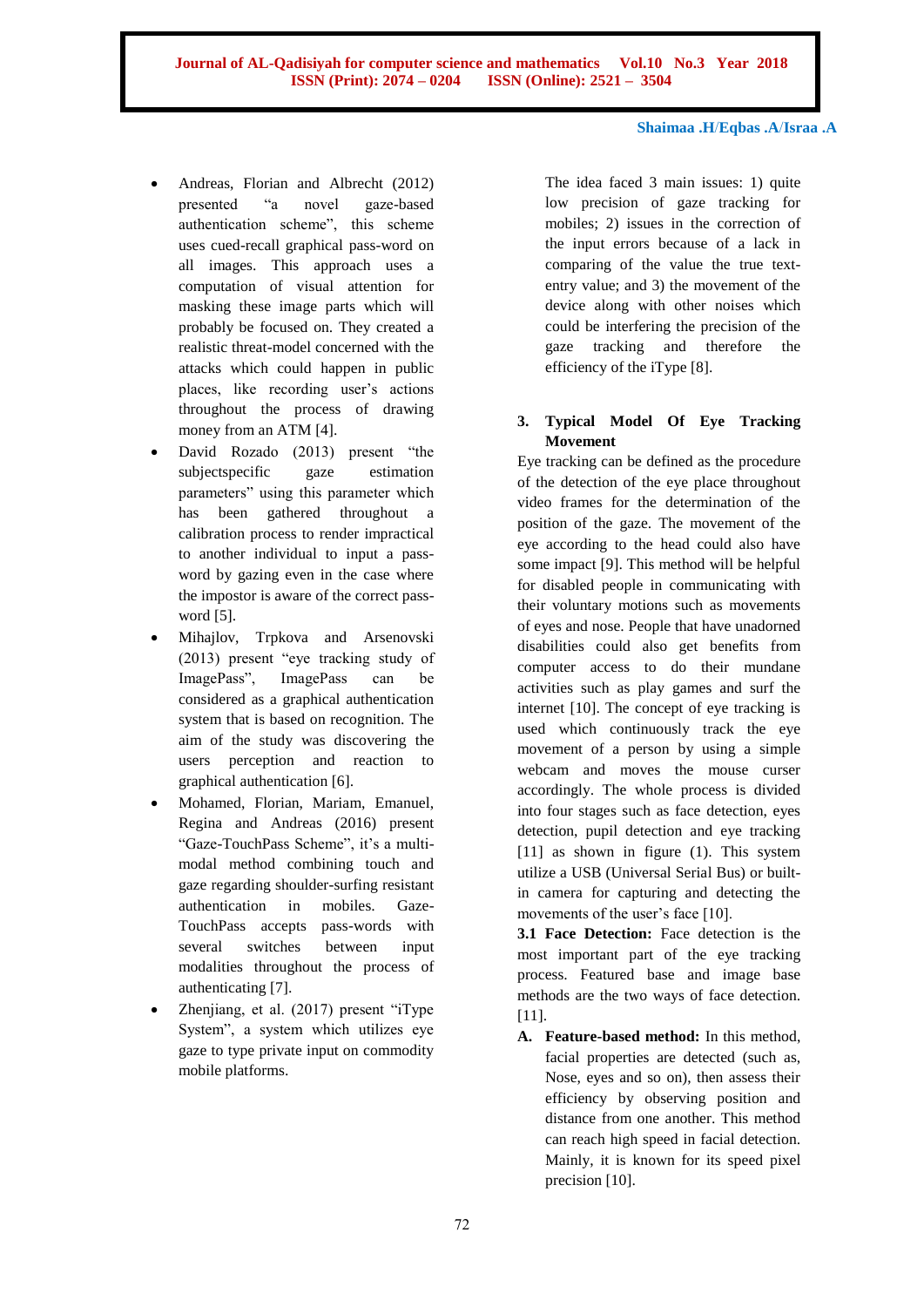**Journal of AL-Qadisiyah for computer science and mathematics Vol.10 No.3 Year 2018 ISSN (Print): 2074 – 0204 ISSN (Online): 2521 – 3504**

**Shaimaa .H**/**Eqbas .A**/**Israa .A**

This technique divided by Hjemal and Low into three categories [15]:

- **Low level analysis:** It handles segmentation of visual features using pixel properties, grayscale, and animation information.
- **Feature analysis:** It uses additional knowledge about the face and eliminates ambiguity resulting from low level analysis. The first involves strategies for searching for serial features based on the relative situation of individual facial features. Highlighted facial features are initially identified and allow less visible features.
- **Active shape models:** Used to make physical and higher level appearance of features. It works in two steps: Look in the image around each point to get a better position for that point, and update the form parameters to better match to these new placements.
- **B. Image-based Method:** This method performs scanning of the particular image with a window looking for faces at every scale and location. By the study of Hjelman this algorithm is essentially just on exhaustive search of the input images for possible face locations at every scale [10]. It contains various approaches such as neural networks, example based learning, support vector machine [15].

**3.2 Eye Detection:** It consists of four projections for detecting of eye that are Edge-Projection, Luminance Projection, Chrominance Projection, and Final Projection. Viola Jones algorithm is used to use object Detector it is used for detecting object [1]. In the pattern of "Between-theeyes", eyes are found and tracked with updated pattern matching.

After that, from the taken images correct image is chosen based on the distance "Between-the-eyes" [10]. Eye detection approaches [16]:

- **A. Regression approach:** Minimize the distance between the expected and actual eye positions by understanding the job assignment from the image input to the eye sites.
- **B. Bayesian approach:** Learn model of the appearance of the eye and the appearance of non-eye. Use the Baye's principle to build an "eye prospect". Outputs formulas around each pixel of the input image, from which prediction will be extracted.
- **C. Discriminative approach:** The problem is treated as one of the classifications. A classifier is trained to produce a positive result for spots around the eye and negative elsewhere.

**3.3 Pupil Detection:** In this section the actual pupil of eye is detected first. After detecting eyes it will start its own processing and one type of mark is form on eye portion, after that image is converted into binary form [11].

**3.4 Eye tracking:** Eye tracking is the last section of this process, in this stage the mouse little bit start moving from its own location. Gradually it starts up its process and start working according to eye movement [11]. Eye tracking techniques [16]:

**A. Limbus Tracking:** The limbus is the boundary between the white sclera of the eye and the dark iris. Since the sclera is white and the iris is darker, these borders can be easily detected visually as well as tracked. This technique is negatively affected by the eyelid and often hides all or part of the limbus. This makes its uses limited to horizontal tracking. This technique usually does not involve the use of infrared light.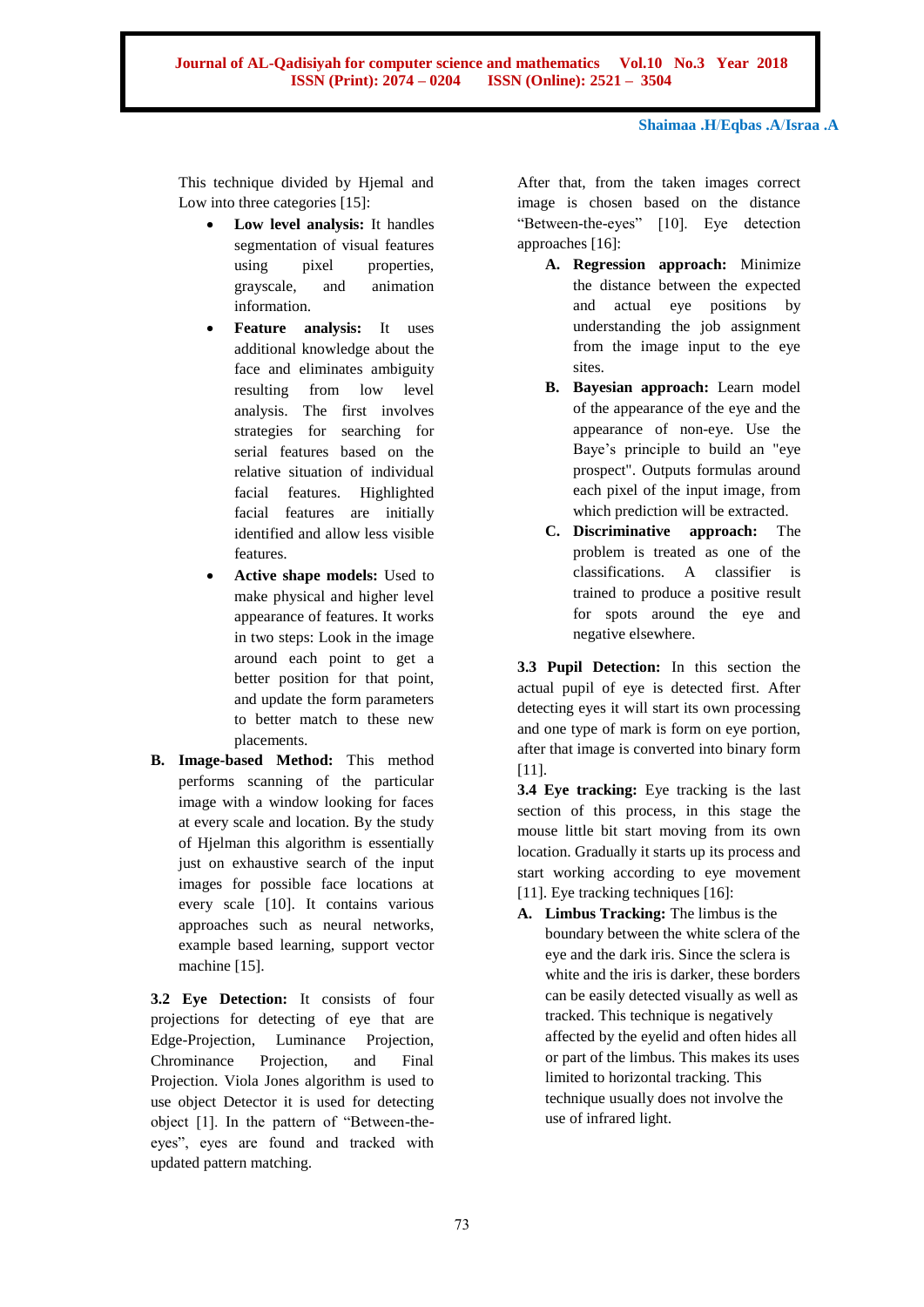**B. Pupil tracking:** There are several reasons for this; but the main advantage is the idea of "bright spot". Such as the red-eye mode when capturing flash images at night, infrared can be used to detect the pupil to create a high intensity bright spot that is easy to find with image processing.

**Electrooculography:** Depends on electrodes connected to human skin. Because of the high rate of metabolism in the retina compared to cornea, the eye maintains a constant voltage with respect to the retina.



Figure (1): Typical Model eye movement tracking System

# **4. Basic Measurement Units Used in Pupil Movement Tracking**

- **a) Fixation.** It is gathering the gaze points, those points are gathered according to a certain region and time-span. The region of gathering is typically in a range between 20 and 50 pixels, and the time span between 200 and 300 millisecond. Typical fixation measurements are fixation location given as x- and ycoordinates in pixels, fixation duration in milli-seconds and the fixation count (in other words, number of fixations) [12].
- **b) Saccade.** It describes a fast eye motion from a fixation to another one. Their duration is usually between 30 and 80 milliseconds and are the fastest motion the human can do. The visual information is suppressed during this time span. Usual measurements are the amplitude of the cascade (which is the distance that the saccade has traveled), the duration of the saccade in MS, and the velocity of the cascade in degrees per second [12].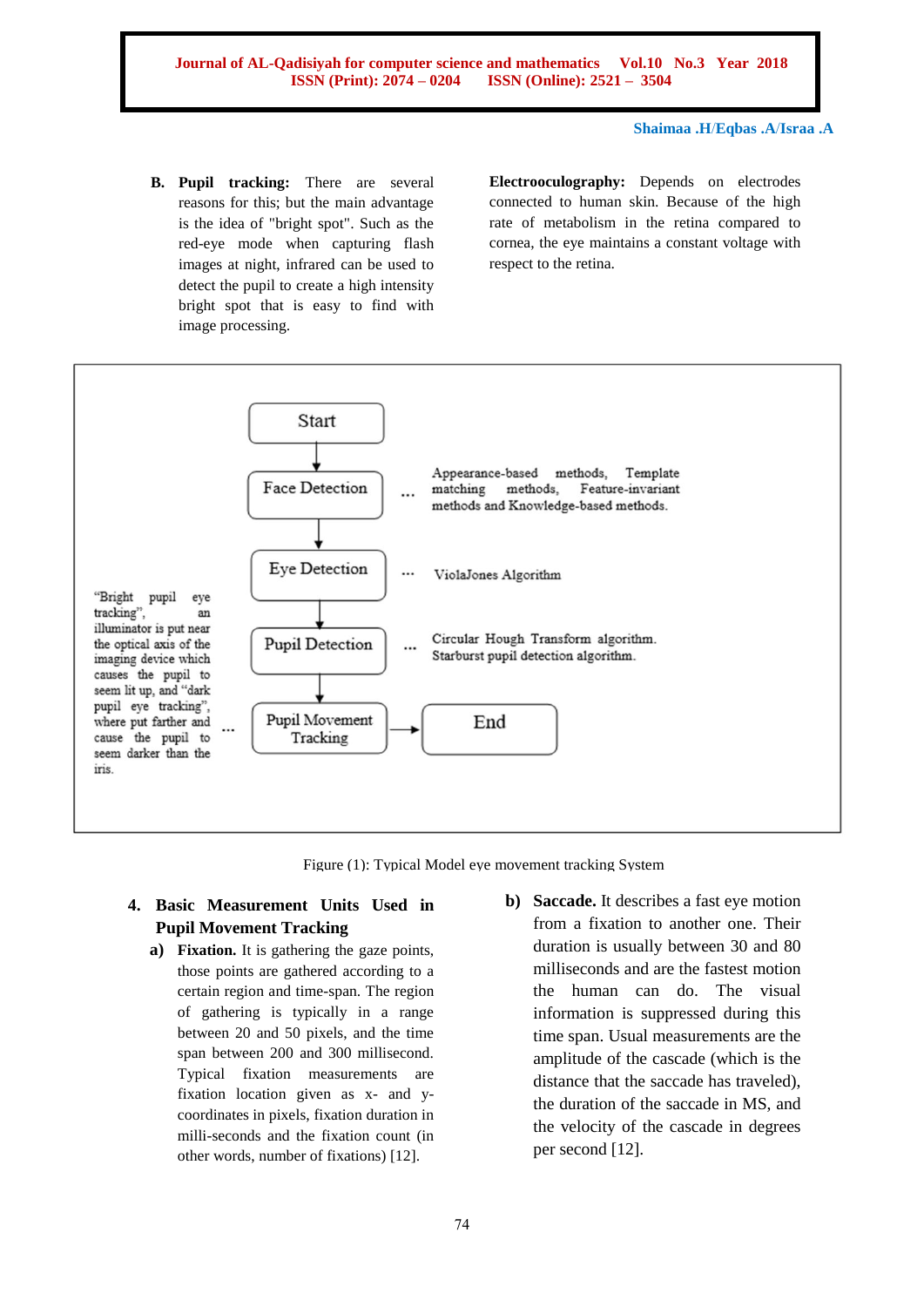- **c) Smooth Pursuit.** Throughout the process of presenting dynamic stimuli smooth pursuits could happen. This could be unintentional and only in the case where viewers follow a motion in a presented stimulus. Eye velocity throughout smooth pursuits is in the range between 10 and 30 degrees each second [12].
- **d) Scan-path.** Which is defined as a series of alternating fixations and saccades [12]. Scanpaths explain the path of eye movements on a monitor or a book page [13]. A scan-path can provide data concerning the participant's searching behavior. The optimal scan-path would be a straight line to a certain target. Deviance from this optimal scan-path could be understood as inefficient search [12]. Regarding the efficiency of the task, it has been suggested that the fixations number and duration, and certain scan-paths patterns can be associated with differences in effectiveness in the efficiency of the task [13].
- **e) Stimulus.** It is any visual content which is presented to participants throughout the process of eye tracking. Usually, static and dynamic stimuli, with active or passive content are categorized. Typically, two-dimensional stimuli are shown to participants. Nevertheless, recently, three-dimensional stimuli have also become a focus of study [12].
- **f) Area of Interest (AOIs), or regions of interest (ROIs)** could be defined as parts of a stimulus which are highly important for hypothesis. Generally, depending on the semantic information regarding the stimulus, Area of Interest are being created. A movement from one Area of Interest to another is called a transition. Common metrics of Area of Interest are Area of Interest hit that determines if the fixation is in the Area of Interest or not, the Area of Interest's dwell time in milliseconds, and the transition count (the number of transitions between two Areas of Interest) [12].
- **g) Blinks.** Rapid bilateral eyelid closure and cooccurring eye movement [14].



Figure (2): The Gaze points are temporally and spatially aggregated in the fixations. Saccades work as a connection for the fixations, also the fixations have a specific duration that is being represented through radius. A temporal order of fixations is a gaze, but, just if the fixations are within the Area of Interest. An Area of Interest is a region of certain interest on the stimulus. A saccade from one AOI to the next is called a transition. A complete sequence of fixations and saccades is called a scanpath.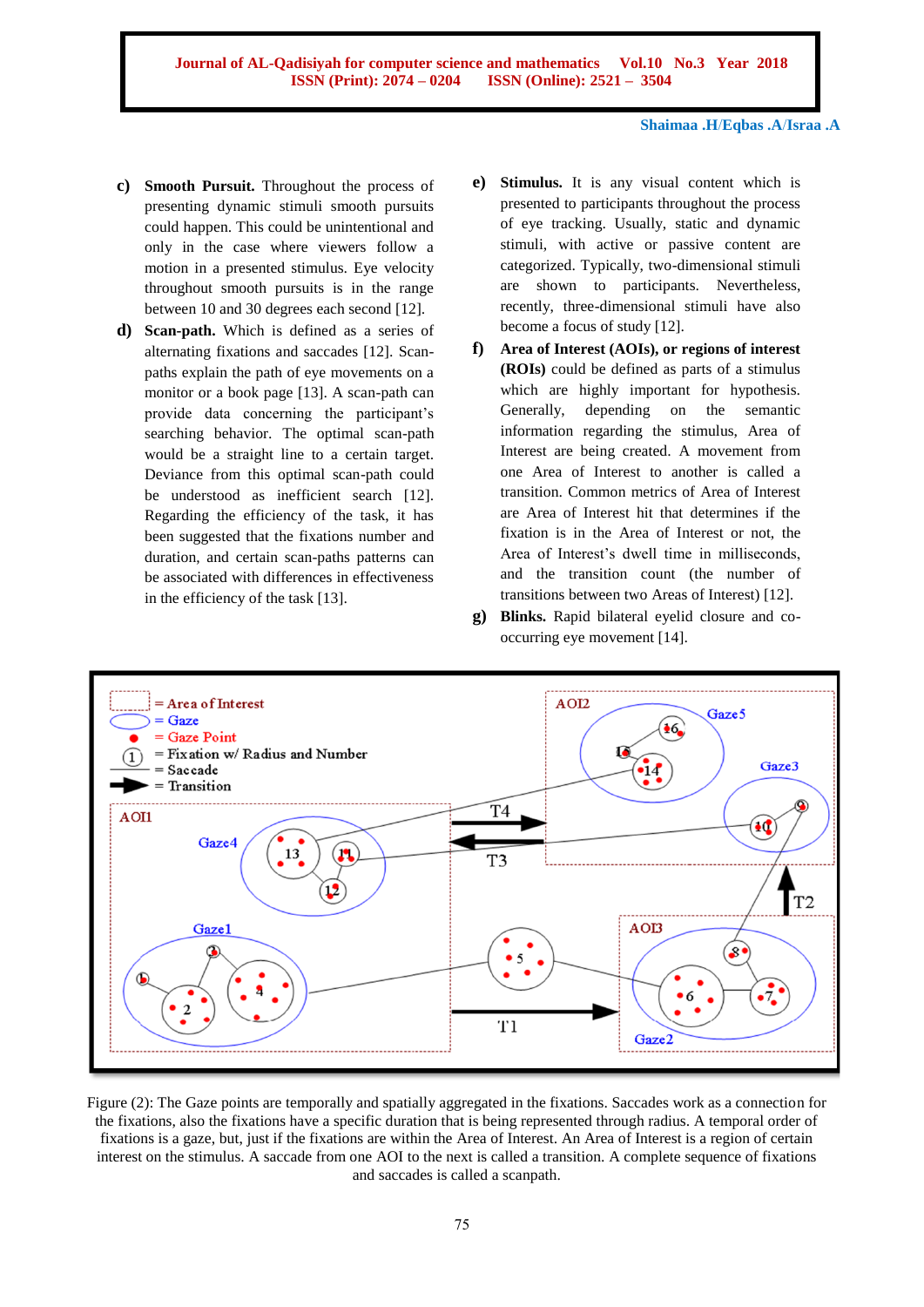#### **5. Comparison Among Some Researches:**

This section introduce some details about some works that related of the security system based on eye movement tracking system that shown in table [1].

# Table 1: A list concerned with all the references which presented an adoption, enhancement or new existing security systems that based on eye-tracking techniques.

| <b>Researcher Name</b>      | Year | Technique                | <b>Details</b>                                                                                                     |
|-----------------------------|------|--------------------------|--------------------------------------------------------------------------------------------------------------------|
| Alexander, Martin           | 2009 | Eye-PassShapes Method    | -EyePassShapes is considered to be simpler to utilize than EyePIN.                                                 |
| and Heinrich [1]            |      |                          | -EyePassShapes is considered to be faster than EyePIN.                                                             |
|                             |      |                          | -EyePassShapes can be considered slower than the standard PIN-                                                     |
|                             |      |                          | entry.                                                                                                             |
|                             |      |                          | -EyePassShapes have higher security the than standard PIN-entry.                                                   |
|                             |      |                          | -EyePassShapes have higher security than the PassShapes.                                                           |
|                             |      |                          | -PassShapes utilizing EyePassShapes are as memorable as<br>PassShapes utilizing touchpad.                          |
|                             |      |                          | -PassShapes utilizing EyePassShapes with the repeated input                                                        |
|                             |      |                          | strategy is considered to be simpler to remember than without.                                                     |
| Alain, Sonia and            | 2010 | CGP enhancements         | -CGP-2 perform lower rates of error and more success through re-                                                   |
| Robert [2]                  |      |                          | entering password than CGP-1.                                                                                      |
|                             |      |                          | -CGP-2's 1-point calibration retain gaze accuracy at the edge of the                                               |
|                             |      |                          | images and not result in more errors at the edges of the images.                                                   |
| Justin, Kenrick and         | 2011 | <b>EyeDent System</b>    | -improvement authentication process by allow single errors such as                                                 |
| Bogdan <sup>[3]</sup>       |      |                          | a single character missing, inserted, or substituted.                                                              |
| Andreas, Florian            | 2012 | a novel gaze-based       | -Image-based graphical passwords are considerably have higher                                                      |
| and Albrecht <sup>[4]</sup> |      | authentication scheme    | security than the PIN-based passwords, but it rated as lower<br>usability.                                         |
| David Rozado <sup>[5]</sup> | 2013 | the subjectspecific gaze | -error rates are lower than traditional text based password.                                                       |
|                             |      | estimation parameters    | -faster to perform than inputting a password by means of a                                                         |
|                             |      |                          | keyboard.                                                                                                          |
|                             |      |                          | -increasing the security by using a database of gaze estimation                                                    |
|                             |      |                          | models associated to each user.                                                                                    |
| Mihajlov, Trpkova           | 2013 | eye tracking study of    | -through the process of selecting passwords, the Passimage area                                                    |
| and Arsenovski [6]          |      | <b>ImagePass</b>         | have the most recognition with 55% attraction, comes next the                                                      |
|                             |      |                          | Selected password box with 25% attraction.                                                                         |
|                             |      |                          | -through the process of password confirmation task, Passimage area                                                 |
| Mohamed, Florian,           | 2016 | GazeTouchPass Scheme     | have the most recognition with 65% attraction.<br>-especially have security against the side attacks (only 15%-21% |
| Mariam, Emanuel,            |      |                          | success rate).                                                                                                     |
| Regina and                  |      |                          | -iterative attacks are considered to be complicated, however they                                                  |
| Andreas <sup>[7]</sup>      |      |                          | are possible in ideal conditions (23%-46%).                                                                        |
|                             |      |                          | -authentication time is 3.1 seconds.                                                                               |
|                             |      |                          | -faster and more secure than gaze-based schemes.                                                                   |
| Zhenjiang, Mo Li,           | 2017 | iType System             | - address a series of design challenges, covering accuracy, latency                                                |
| Prasant, Jinsong            |      |                          | and mobility several aspects.                                                                                      |
| and Shuaiyu <sup>[8]</sup>  |      |                          | -high typing accuracy within reasonable short latency in variant                                                   |
|                             |      |                          | environments.                                                                                                      |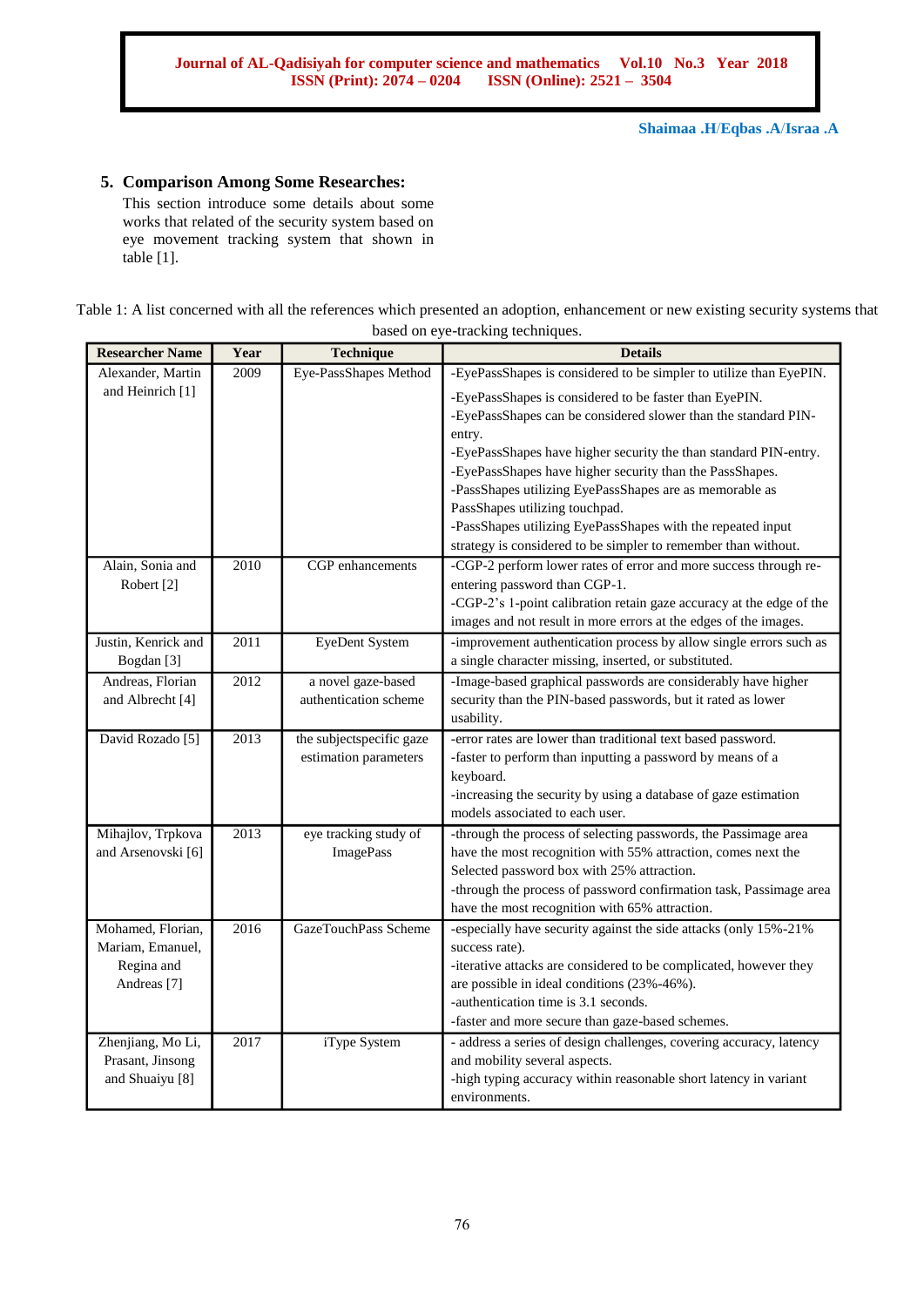According to the comparison, we have graphical passwords and graphical user interface. A quick login and passwords that are easy to use and remember are offered by these systems. These systems face several challenges, one of them gaze accuracy. We found in the paper [2] a solution through 2 recent improvements which increase the accuracy of the gaze without compromising the security and the usability of the system. These enhancements get a good results with low rate of errors. Also we have enhancements in paper [4], but it focused on security and succeed in increase it but rated as low usability. There is also graphical user interface systems, these technique achieved using an eye tracker were shoulder surfing become practically impossible. These system developed in paper [6] and enhancement in paper [3] were it allow single errors such as a single character missing, inserted, or substituted. in these competition there is two systems that depend the method of combining multi-techniques, EyePassShapes in paper [1] get good rates in security and usability but a little slower than PIN-entry, GazeTouchPass in paper [7] that combine between gaze and touch is faster and more secure. in the case of eye tracking there is some enhancements in paper [8] that make eye tracking more efficient in case accuracy and limit some sign in errors, for more secure sign in there is some enhancements in paper [5].

# **6. Conclusion**

In this paper, that the techniques was used to obtain the security of different systems was identified depending on the eye pupil tracking, and also the used algorithms were classified to achieve the pupil movement tracking. In addition to that, various measurements were reviewed for the purpose of achieving facial recognition and eye recognition and then distinguish the pupil movement. As well as the show of advantage and disadvantage of the techniques that used to track the eye movement.

#### **1. References**

[1] De Luca, Alexander, Martin Denzel, and Heinrich Hussmann. "Look into my eyes! Can you guess my password?" Proceedings of the 5th Symposium on Usable Privacy and Security. ACM, 2009.

[2] Forget, Alain, Sonia Chiasson, and Robert Biddle. "Input precision for gazebased graphical passwords." CHI'10 Extended Abstracts on Human Factors in Computing Systems. ACM, 2010.

[3] Weaver, Justin, Kenrick Mock, and Bogdan Hoanca. "Gaze-based password authentication through automatic clustering of gaze points." Systems, Man, and Cybernetics (SMC), 2011 IEEE International Conference on. IEEE, 2011.

[4] Bulling, Andreas, Florian Alt, and Albrecht Schmidt. "Increasing the security of gaze-based cued-recall graphical passwords using saliency masks." Proceedings of the SIGCHI Conference on Human Factors in Computing Systems. ACM, 2012.

[5] Rozado, David. "Using gaze based passwords as an authentication mechanism for password input." 3rd International Workshop on Pervasive Eye Tracking and Mobile Eye-Based Interaction. 2013.

[6] Martin, Mihajlov, Trpkova Marija, and Arsenovski Sime. "Eye tracking recognitionbased graphical authentication." Application of Information and Communication Technologies (AICT), 2013 7th International Conference on. IEEE, 2013.

[7] Khamis, Mohamed, et al. "Gazetouchpass: Multimodal authentication using gaze and touch on mobile devices." Proceedings of the 2016 CHI Conference Extended Abstracts on Human Factors in Computing Systems. ACM, 2016. [8] Li, Zhenjiang, et al. "iType: Using eye gaze to enhance typing privacy." INFOCOM 2017-IEEE Conference on Computer Communications, IEEE. IEEE, 2017.

[9] Mehrubeoglu, Mehrube, et al. "Real-time eye tracking using a smart camera." Applied Imagery Pattern Recognition Workshop (AIPR), 2011 IEEE. IEEE, 2011.